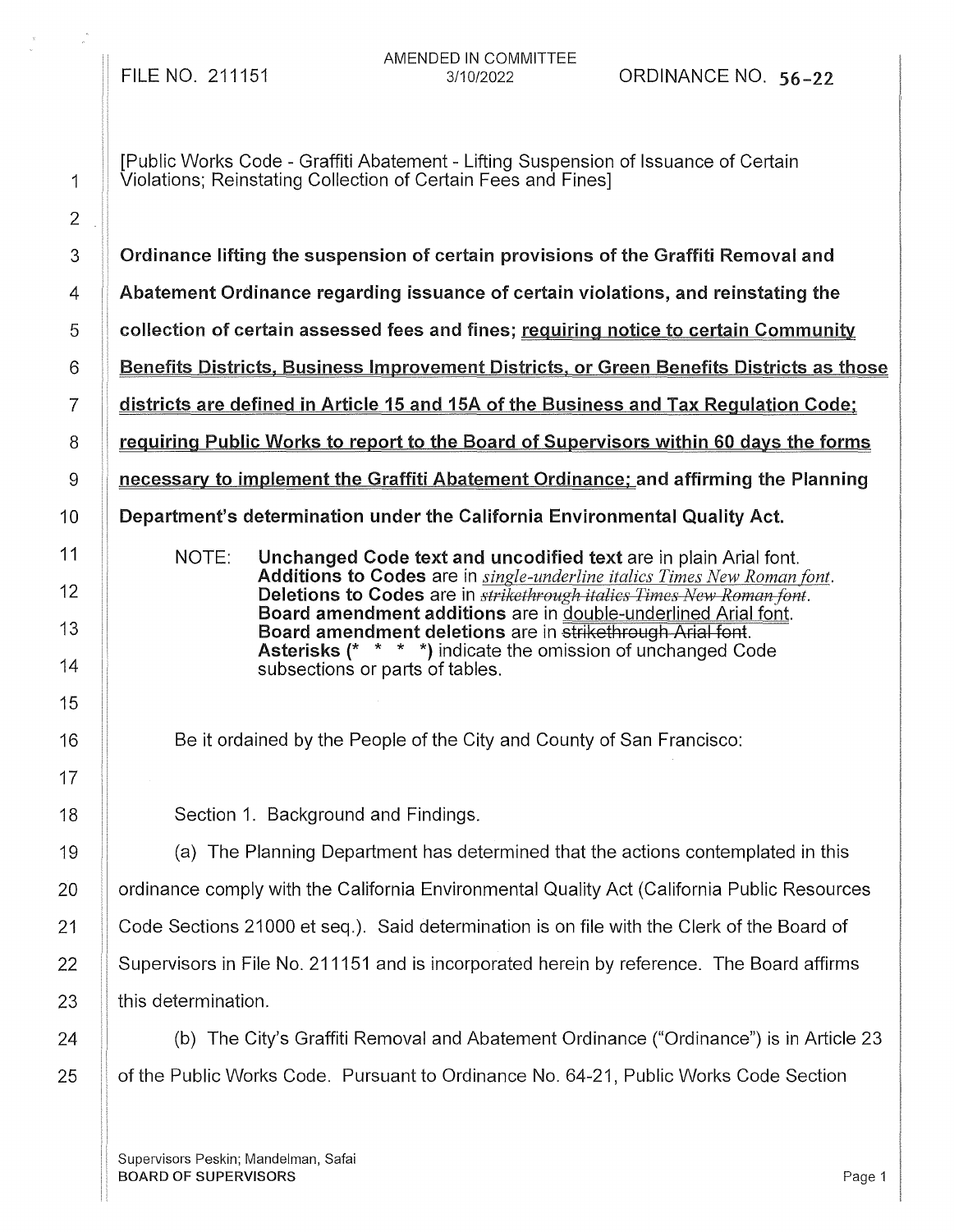1 2304(a) has been suspended, with the result that Public Works may not issue any violations  $\parallel$  under Section 2304(a). This suspension does not affect Public Works actions under the | authority of Sections 2304(b) or 2304(c), which include, but are not limited to, abatement of || graffiti on public property and performance of immediate abatement on private property if the **Lamount, frequency, level, type, or scope of graffiti warrants such action.** 

6 (c) Pursuant to Ordinance No. 64-21, Public Works Code Sections 2305 and 2306  $7$   $\parallel$  have been suspended, but only as those sections apply to graffiti on private property. These 8 | suspensions do not affect other Public Works actions under the authority of Sections 2305  $9 \parallel$  and 2306.

10 (d) The suspensions mandated in Ordinance No. 64-21, referenced in subsections (b) 11 | and (c) above, are set to remain in place until 90 days after the expiration of the Mayor's 12 **Emergency Proclamation regarding the COVID-19 pandemic, issued on February 25, 2020,** 13 And amended or supplemented thereafter from time to time (the "Mayor's Emergency 14 | Proclamation").

15 (e) Ordinance No. 64-21 also waived the collection of certain unpaid fees and fines, as 16 | of January 1, 2021, assessed under Public Works Code Sections 2304(a), 2306, and 17 2307.5(b). In addition, it waived fees and fines under Section 2307.6 to the extent they relate 18  $\parallel$  to private property.

(f) Ordinance No. 64-21 authorizes Public Works to resume the enforcement, **ignor** issuance, and collection of fees and fines, referenced in subsection (e) above, except for **those that were waived by Ordinance No. 64-21, upon the expiration of the Mayor's** 22 | Emergency Proclamation.

23 **(g)** The date that the Mayor's Emergency Proclamation will expire is uncertain. There  $24$  |  $\parallel$  are public health and safety benefits to reinstating in full enforcement of Public Works Code 25 | Sections 2304(a), 2305, and 2306, and collection of fees and fines under the Graffiti Removal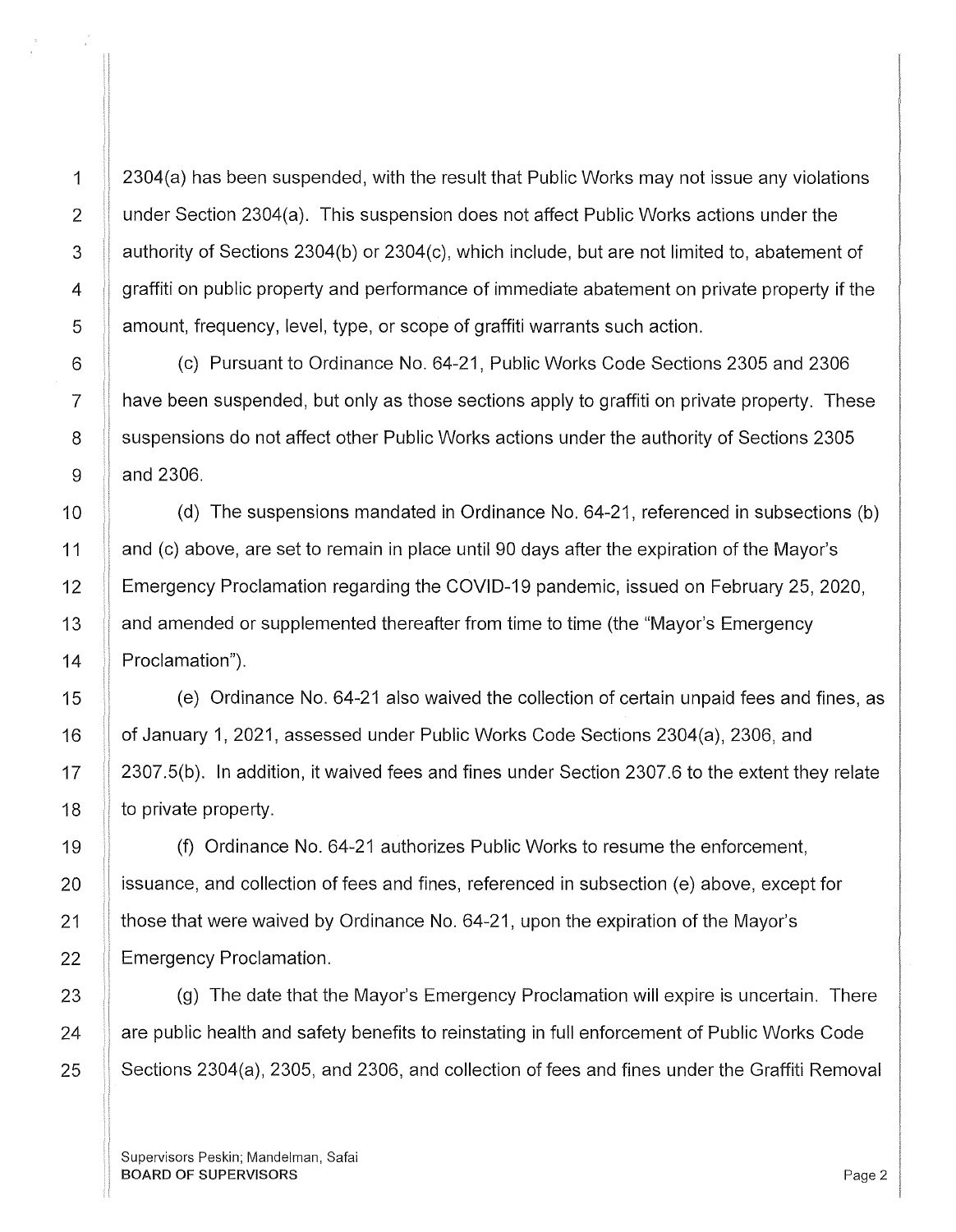and Abatement Ordinance, including promoting the uniform enforcement of laws, the abatement of public nuisances, and the reduction of visual pollution.

## Section 2. Article 23 of the Public Works Code is hereby amended by revising Section 2304, to read as follows:

## SEC. 2304. VIOLATIONS.

(a) Notice of Violation. Where the Director determines that any property contains graffiti in violation of Section 2303, the Director may issue a notice of violation to the property owner and/or any Offending Party. At the time the notice of violation is issued, the Director shall take one or more photographs of the alleged graffiti, and shall make copies of the photographs available to the property owner and/or any Offending Party upon request. The photographs shall be dated and retained as a part of the file for the violation. The notice shall give the owner and/or any Offending Party 30 calendar days from the date of the notice to either remove the graffiti or request a hearing on the notice of violation, and shall set forth the procedure for requesting the hearing. The notice shall also inform the owner and/or any Offending Party that where the owner and/or any Offending Party fail to either remove the graffiti or request a hearing within 30 calendar days from the date of the notice, the Director may initiate proceedings in accordance with this Article 23 to enter upon the property and abate the graffiti. The notice shall inform the owner and/or any Offending Party that should the Director need to abate the graffiti, that the owner and/or any Offending Party shall be liable for all costs of enforcement and abatement. The notice shall further inform the owner and/or any Offending Party that the minimum charge for removing graffiti is the greater of either \$500 or the actual cost to the City, including overhead and administrative costs, as well as attorneys' fees where the Director has elected to seek recovery of attorneys' fees. The Director shall serve the notice of violation as follows: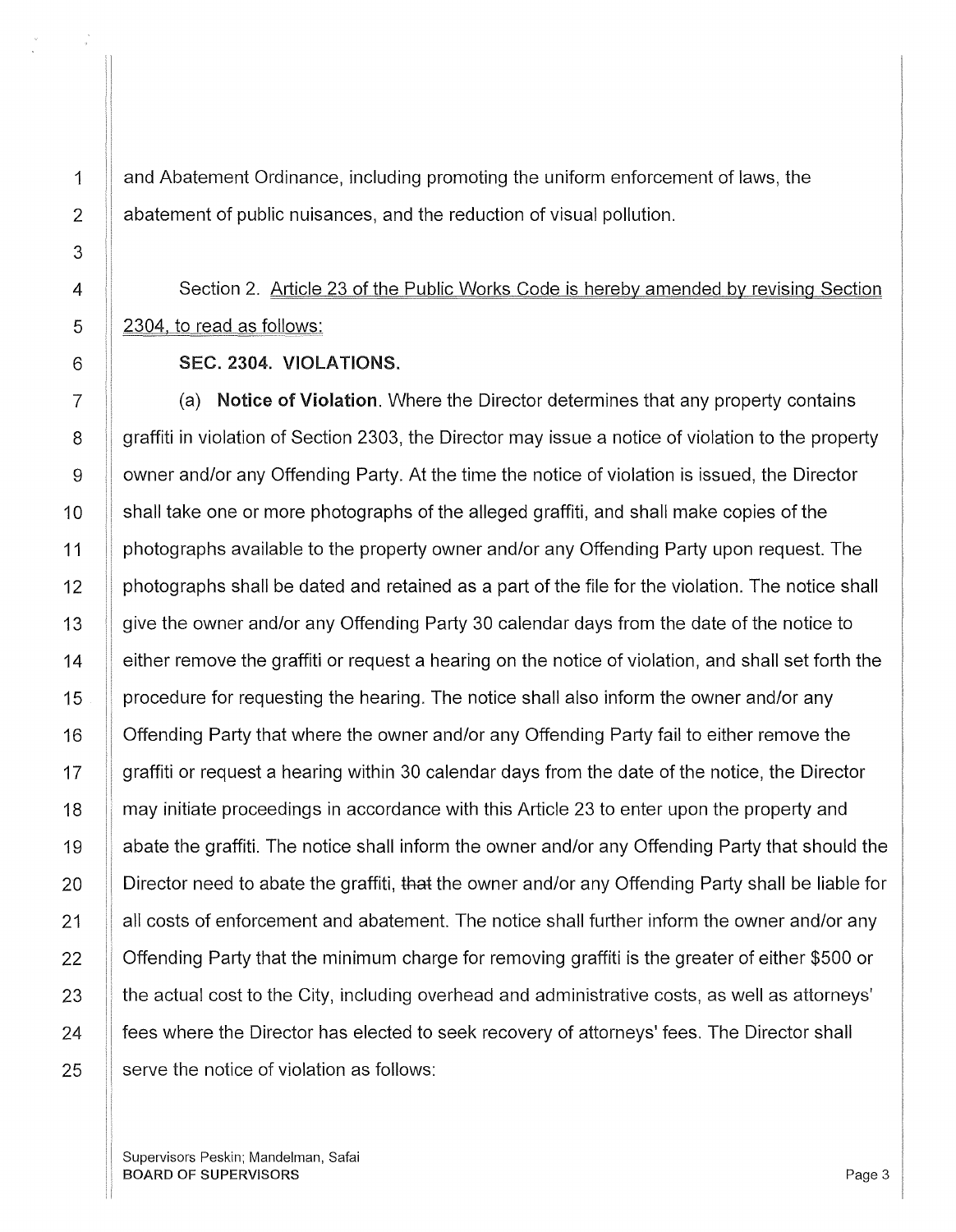| 1               |
|-----------------|
| 2               |
| 3               |
| 4               |
| 5               |
| 6               |
| $\overline{7}$  |
| 8               |
| 9               |
| 10              |
| 11              |
| 12              |
| 13              |
| 14              |
| 15              |
| 16              |
| 17              |
| 18              |
| 19              |
| 20              |
| $\overline{21}$ |
| 22              |
| 23              |
| 24              |
| 25              |

|                       | (1) One copy of the Notice shall be posted in a conspicuous place upon the |
|-----------------------|----------------------------------------------------------------------------|
| building or property. |                                                                            |

(2) One copy of the Notice shall be served upon each of the following:

(A) The person, if known, in real or apparent charge and control of the premises or property involved;

(B) The owner of record; and

(C) Any Offending Party.

(3) The Director shall serve one copy of the notice upon any Community

Benefits District, Business Improvement District, or Green Benefits District. as those districts

are defined in Article 15 and 15A of the Business and Tax Regulation Code. in the

neighborhood where the Notice is posted. The Director may also serve one copy of the notice upon any other parties with a recorded interest.

Service, as referenced in required by subsections (a)(2) and (3), may be made by personal service or by certified mail.

\* \* \* \*

Section 3. Terminating Suspension of Certain Provisions of the Graffiti Removal and Abatement Ordinance.

The suspension of Public Works Code Sections 2304(a), 2305, and 2306 as set forth in Ordinance No. 64-21 is hereby lifted. As a result of the suspension being lifted, those provisions are fully operative.

Section 34. Reinstating the Collection of Certain Fees and Fines Assessed under the Graffiti Removal and Abatement Ordinance.

Supervisors Peskin; Mandelman, Safai BOARD OF SUPERVISORS And the state of the state of the state of the state of the state of the state of the state of the state of the state of the state of the state of the state of the state of the state of the state of th

 $\mathbf{1}$  $\parallel$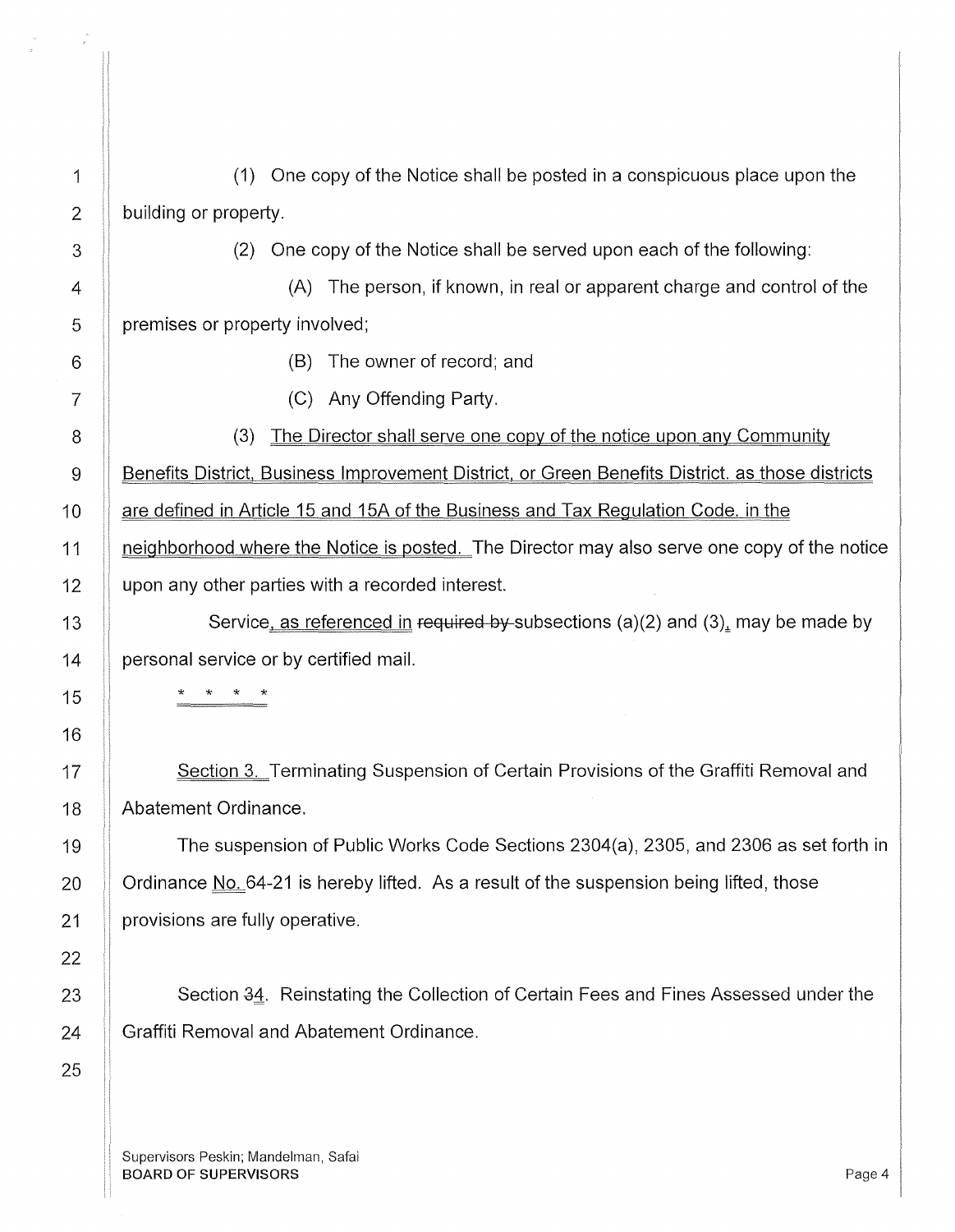The prohibition imposed by Ordinance No. 64-21 on Public Works collecting certain fees and fines under Public Works Code Sections 2304(a), 2306, and 2307.5(b), and Section 2307.6, as it applies to private property, is hereby ended. As a result of the prohibition ending, those provisions are fully operative. However, any fines or fees that were waived by Ordinance No. 64-21 shall remain waived.

Section 4§. Notice of Ordinance.

(a) Public Works shall provide information on its website summarizing the provisions of this ordinance.

(b) The Clerk of the Board of Supervisors shall include a copy of this ordinance in Board File No. 210258, the file for Ordinance No. 64-21. In addition, the Clerk shall include on the Board's website notice for Ordinance No. 64-21 a cross-reference to this ordinance.

Section 6. Report to the Board of Supervisors.

Within 60 days of the effective date of this ordinance, Public Works shall provide in a report to the Board of Supervisors any forms necessary for the administration of the Graffiti Abatement Ordinance.

Section 57. Effective Date; Effect of Ordinance.

(a) This ordinance shall become effective 30 days after enactment. Enactment occurs when the Mayor signs the ordinance, the Mayor returns the ordinance unsigned or does not sign the ordinance within ten days of receiving it, or the Board of Supervisors overrides the Mayor's veto of the ordinance.

(b) The primary effect of this ordinance is to repeal Ordinance No. 64-21 in its entirety. Accordingly, on the effective date of this ordinance, Ordinance No. 64-21 has no further force

Supervisors Peskin; Mandelman, Safai BOARD OF SUPERVISORS **Page 5**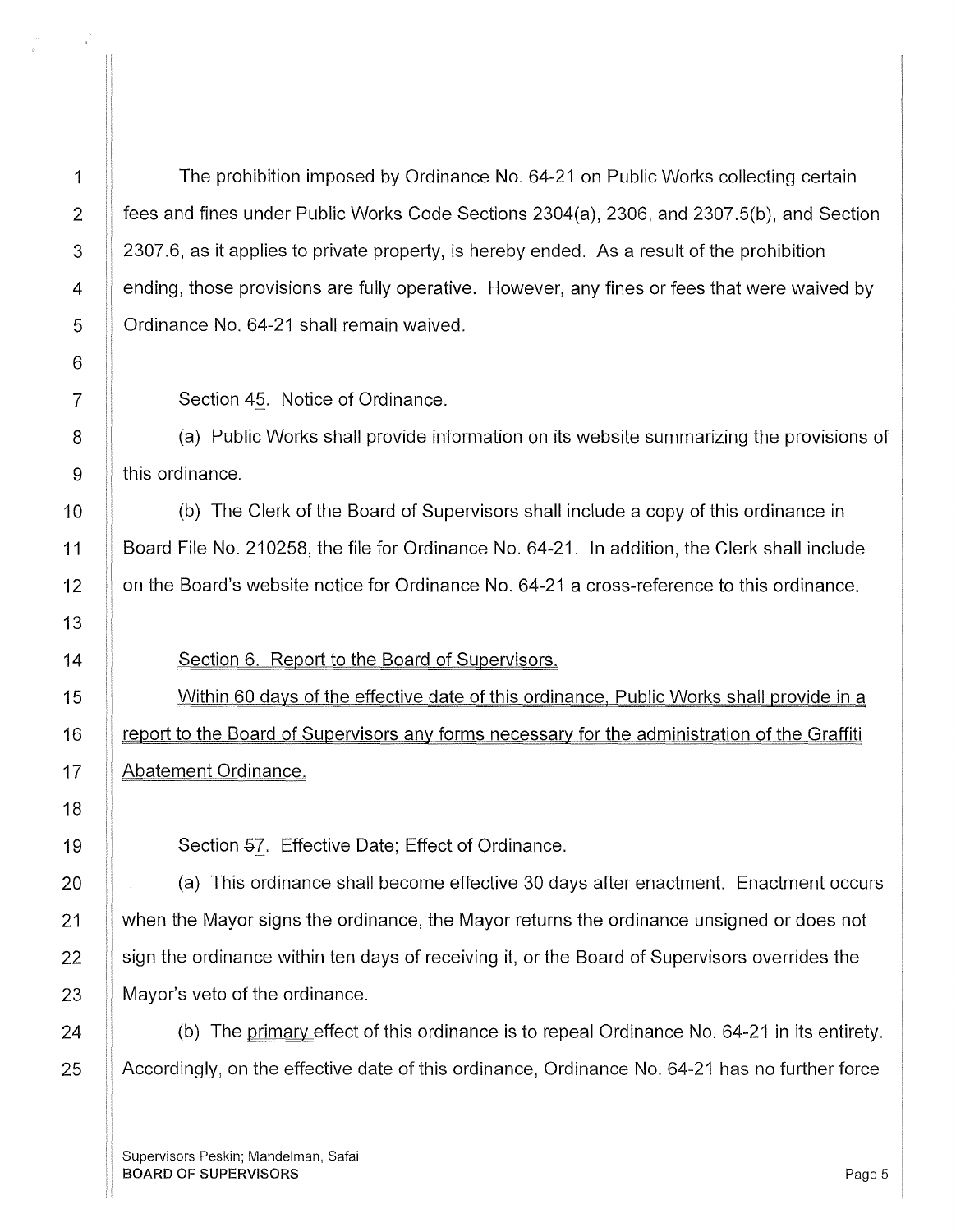| $\mathbf{1}$                                                                               | and effect, except, as stated in Section 3 of this ordinance, that any fines or fees that were |
|--------------------------------------------------------------------------------------------|------------------------------------------------------------------------------------------------|
| $\overline{2}$                                                                             | waived by Ordinance No. 64-21 shall remain waived.                                             |
| $\boldsymbol{3}$                                                                           |                                                                                                |
| 4                                                                                          | APPROVED AS TO FORM:                                                                           |
| 5                                                                                          | DAVID CHIU, City Attorney                                                                      |
| 6<br>/s/ Austin M. Yang<br>AUSTIN M. YANG<br>By:<br>$\overline{7}$<br>Deputy City Attorney |                                                                                                |
|                                                                                            |                                                                                                |
| 8                                                                                          | n:\legana\as2021\2200170\01588008.docx                                                         |
| $\boldsymbol{9}$                                                                           |                                                                                                |
| $\mathbf 0$                                                                                |                                                                                                |
| 1                                                                                          |                                                                                                |
| $\mathbf{2}$                                                                               |                                                                                                |
| $\sqrt{3}$                                                                                 |                                                                                                |
| 4                                                                                          |                                                                                                |
| 5                                                                                          |                                                                                                |
| 6                                                                                          |                                                                                                |
| $\overline{7}$                                                                             |                                                                                                |
| 8                                                                                          |                                                                                                |
| $\Theta$                                                                                   |                                                                                                |
| $\overline{0}$                                                                             |                                                                                                |
| $\mathbf 1$<br>$\overline{2}$                                                              |                                                                                                |
| 3                                                                                          |                                                                                                |
| 4                                                                                          |                                                                                                |
| 5                                                                                          |                                                                                                |
|                                                                                            |                                                                                                |
|                                                                                            |                                                                                                |
|                                                                                            | Supervisore Poskin: Mandolman, Safoi                                                           |

 $\begin{array}{ccc} \mathbf{y}^t & & & & \\ & \mathbf{y}^t & & & \\ & \mathbf{z}^t & & \\ & \mathbf{z}^t & & \\ \end{array}$ 

 $\begin{array}{c} \begin{array}{c} \begin{array}{c} \begin{array}{c} \end{array} \end{array} \end{array} \end{array}$